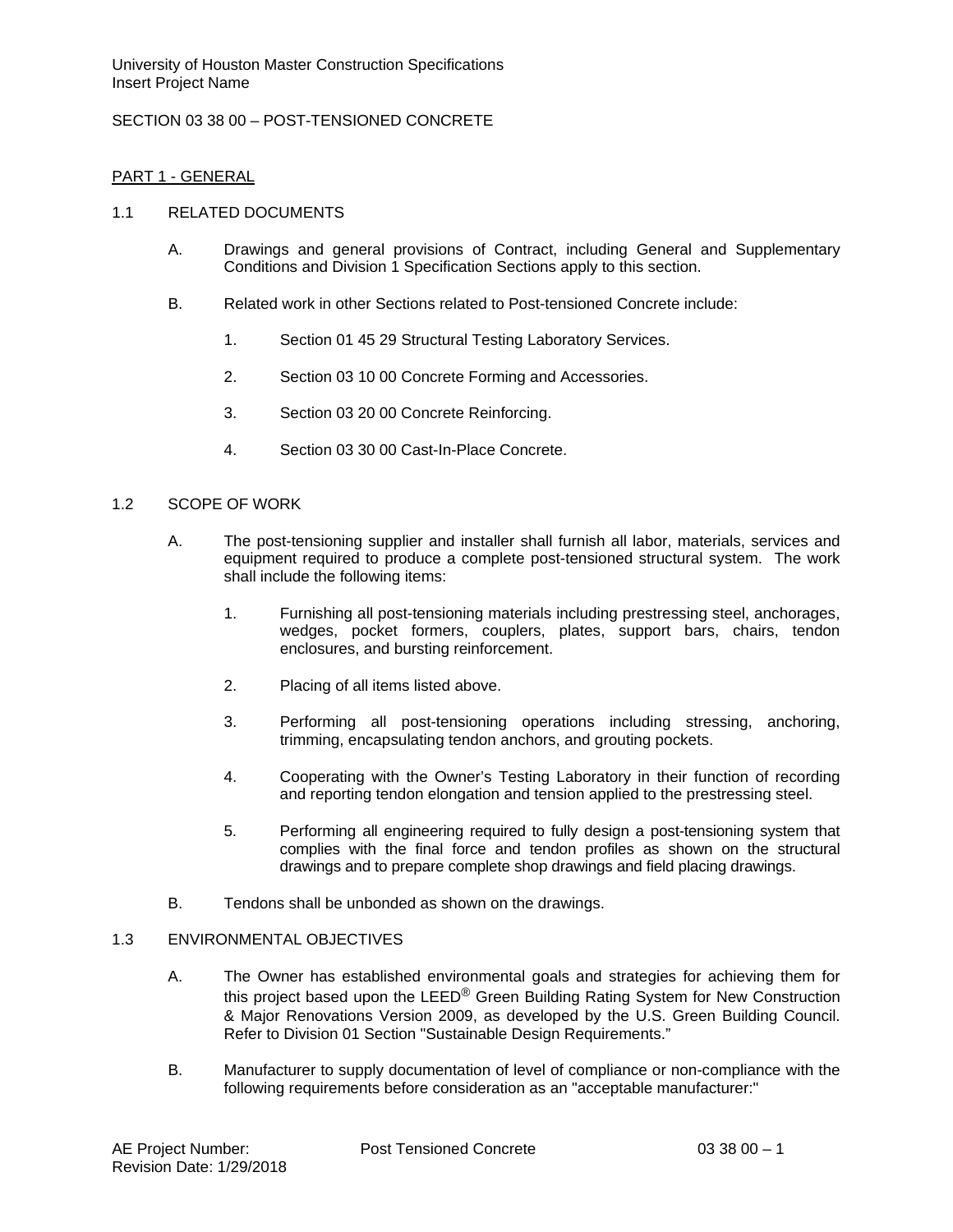- 1. The following are mandatory requirements for the overall project:
	- a. The material(s) in the product(s) supplied shall have a recycled content such that the sum of the post-consumer recycled content plus one-half of the pre-consumer content constitutes at least [Percentage of required recycled materials]% of the total value of the material in the project.
	- b. [Percentage of close proximity material]% of the product(s) supplied is extracted, processed, and manufactured regionally within a radius of 500 miles of this project.

### 1.4 REFERENCE STANDARDS AND CODES

- A. American Concrete Institute (ACI):
	- 1. ACI 117 Specifications for Tolerances for Concrete Construction and Materials
	- 2. ACI 301. Specification for Structural Concrete
	- 3. ACI 308.1 Standard Specification for Curing Concrete
	- 4. ACI 318. Building Code Requirements for Structural Concrete and **Commentary**
- B. Concrete Reinforcing Steel Institute (CRSI): "Manual of Standard Practice", CRSI MSP-2.
- C. Post-Tensioning Institute (PTI):
	- 1. "Specification for Unbonded Single Strand Tendons".
	- 2. "Field Procedure Manual for Unbonded Single Strand Tendons".
	- 3. "Post-Tensioning Manual".
- D. Local Building Code.

#### 1.5 SYSTEM DESCRIPTION

A. Unbonded post-tensioning system described herein is intended to perform without longterm corrosion or other distress in an aggressive environment as defined in the Specification for Unbonded Single-Strand Tendons. Post-tensioning strand, couplers, intermediate, and end anchorages shall be completely protected with a watertight, encapsulated system. Tendon sheathing and grease shall be as specified herein.

#### 1.6 SUBMITTALS

- A. Due to the interdependent nature of Sections "03 10 00 Concrete Forming and Accessories", "03 20 00 – Concrete Reinforcing", "03 30 00 - Cast-In-Place Concrete" and "03 38 00 - Post-Tensioned Concrete," the Contractor shall review all supplier's shop drawings/field-placing drawings against each other and inform Architect/Engineer of any potential interferences or conflicts.
- B. Drawings, Reports, Procedures : Submittals shall be submitted for review and approval and shall include but not be limited to the following: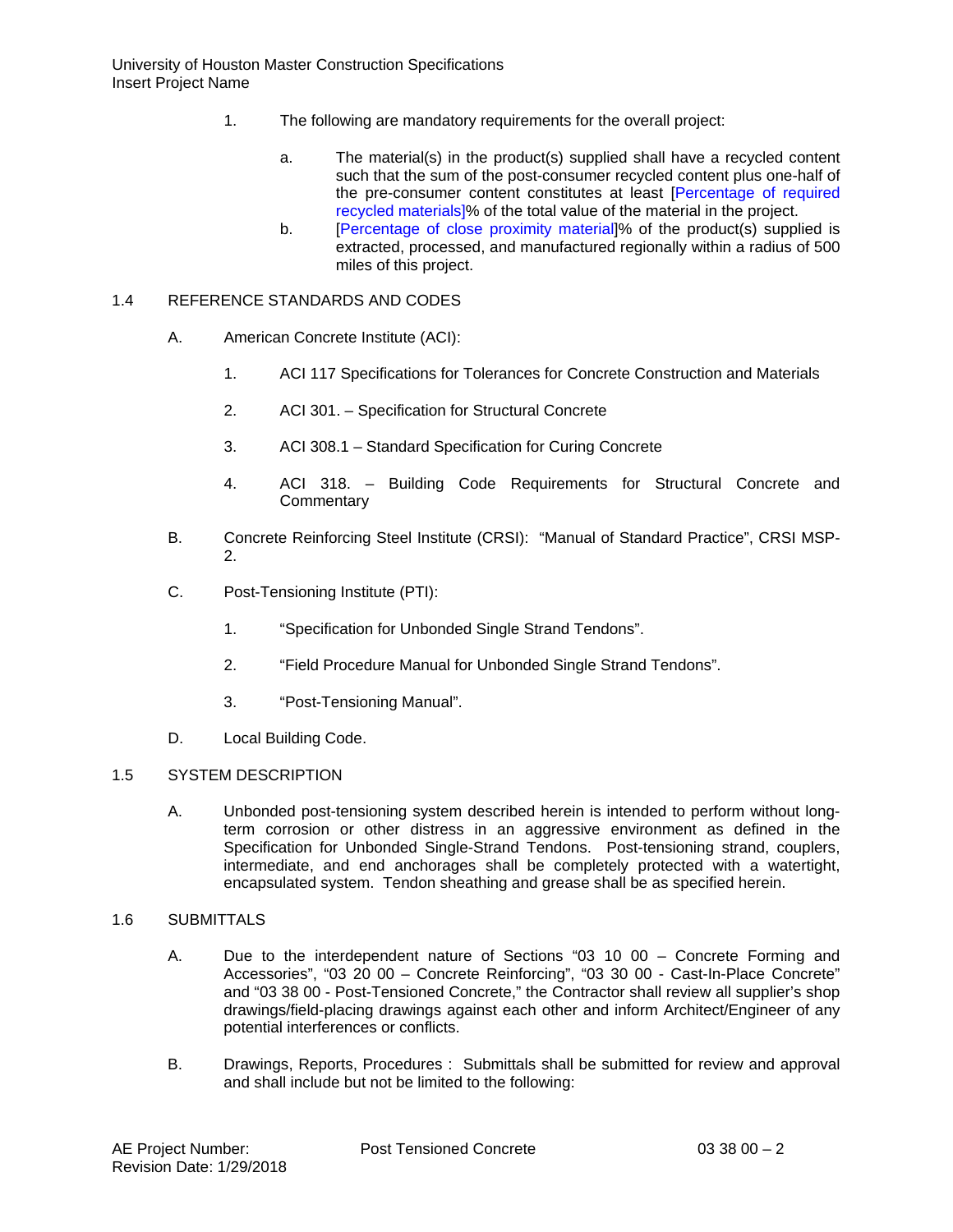- 1. Tendon layout, including dimensions, which locates the tendons in the horizontal plane. Detail horizontal curvature of tendons at block-outs, openings and anchorages, and show all openings in slabs and beams. Clearly designate each tendon.
- 2. Size and grade of tendon profiles showing support heights and locations, and any required reinforcing support steel. Show clearly the location of each tendon and the method of support. Coordinate the location of post-tension anchorages to eliminate conflicts with other embedded items such as curtain wall anchorages, or other similar type anchorages.
- 3. Value of the wobble and curvature coefficients and anchorage set used in the design to calculate the tendon elongation.
- 4. Details of reinforcement around stressing pockets, closures and openings, including bursting reinforcement, and any interference with tendons. Coordinate with mild reinforcing steel drawings as required.
- 5. Details of anchorages, the positive connection between the anchorage and sheathing, pocket formers, couplers, and other related hardware.
- 6. Details of the method for sealing the anchorage recesses after the tendon stressing tails have been removed.
- 7. Clearance requirements for the hydraulic equipment and the dimensions of any stressing pockets required.
- 8. Sequence of construction, including installation, pouring, jacking procedure, and stressing sequences. Show all construction joints and related tendon details.
- 9. Samples of forms to be used for field record of stressing operations.
- 10. Type and thickness of post-tensioning sheathing.
- 11. Type and chemical analysis of P-T coating showing compliance with Table 1 of the ."Specification for Unbonded Single Strand Tendons".
- 12. Shop drawings shall be signed and sealed by a qualified professional engineer, licensed in the state of Texas who was in responsible charge of the drawing preparation.
- C. Manufacturer's Data: Submit for review and approval.
	- 1. Sample hardware, including but not limited to: Anchorage system, coated strand, wedges, pocket formers, and other sub-assemblies required for complete installation including all accessories required to complete the system. Submit valid Evaluation Service Report (ESR) from ICC Evaluation Service, Inc for each product.
	- 2. Post-tensioning system brochures.
	- 3. Complete post-tensioning procedure, including but not limited to: Stressing system, method of determining anchor force, method of determining tendon slack, and method of cutting off excess strand after anchorage.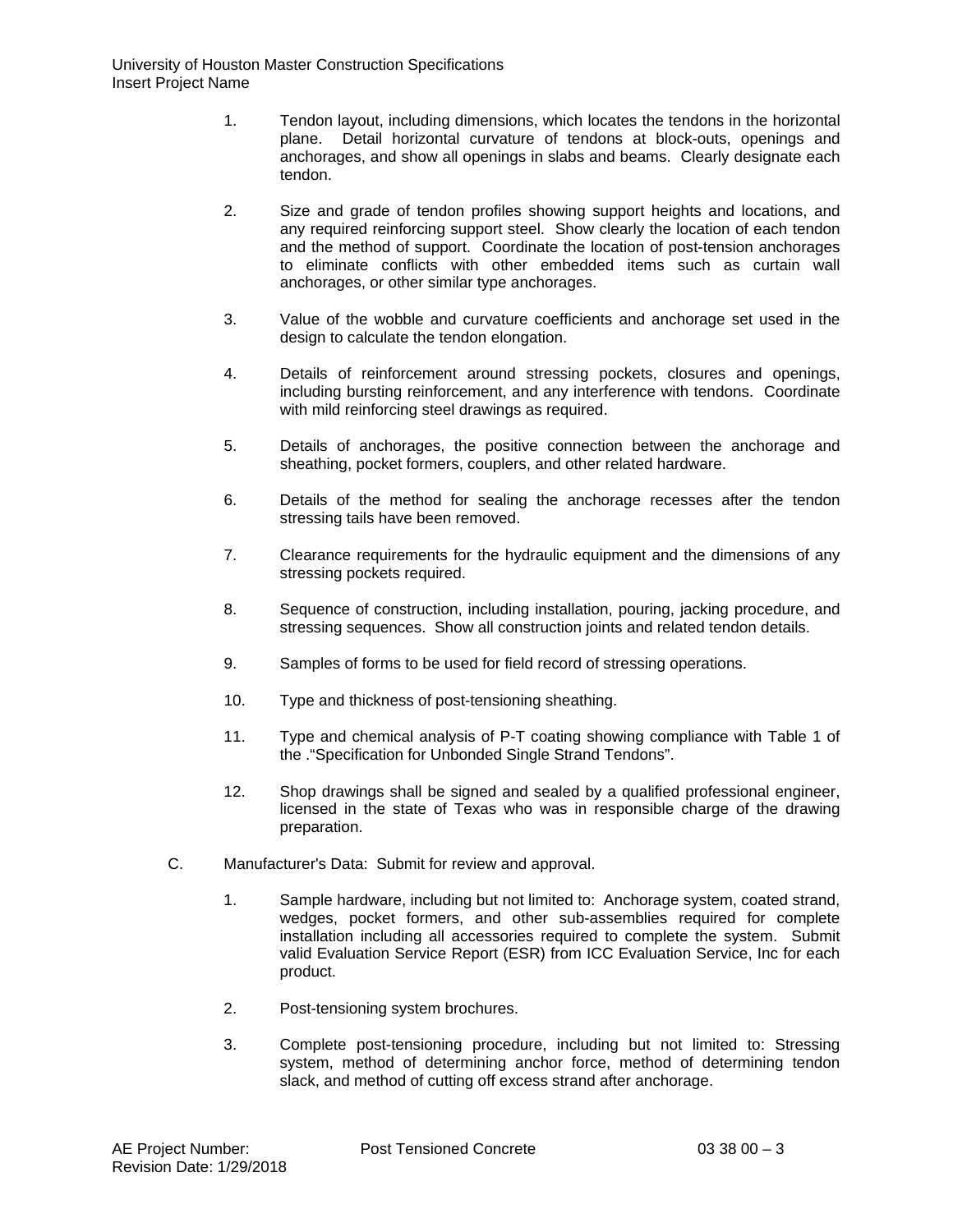- 4. Mill Certificates: Submit certified mill reports of post-tensioning steel immediately upon shipment indicating compliance with specified requirements for all material that is to be delivered to the project.
- 5. Equipment Calibration: Submit certification of the calibration of all ram and gauge sets to the Architect/Engineer as specified herein.
- 6. Certifications and other data as may be further required to demonstrate compliance with other items in this section.
- D. Calculations:
	- 1. Submit calculations showing all engineering required to fully design the posttensioning system, including friction loss calculations, bursting reinforcement calculations, number of prestressing tendons, anchorage and coupling systems, tendon supports, and tendon stressing procedures, as required to fully comply with the final force and tendon profiles as shown on the structural drawings. The design shall be in accordance with the requirements of ACI 318. Submit tendon manufacturer's data that documents the wobble and curvature friction coefficients used in the friction loss calculations. Clearly show on the shop drawings the values of wobble and curvature coefficients used in the design.
	- 2. Post-Tensioning Supplier shall secure the services of a qualified professional engineer, licensed in the state of Texas, to provide the design as specified above. Calculations shall be signed and sealed by the professional engineer and shall be submitted to Architect/Engineer for Owner's record only.
	- 3. Review of shop drawings and calculations by the Architect/Engineer will not relieve the Post-Tensioning Supplier of responsibility for final design as specified herein.
	- 4. By offering a proposal or entering into a contract for work of this Section, Post-Tensioning Supplier accepts the general design shown on the drawings as adequate for compliance with performance requirements at no additional cost to the Owner.
- E. Stressing Records: The contractor shall provide the appropriate cooperation and access to the Owner's Testing Laboratory to allow them to measure, record, and clearly report the following information. In the absence of a Testing Laboratory representative, the post-tensioning installer shall measure, record, report and submit the information described below. Submit records to the Architect/Engineer for approval within 24 hours after stressing.
	- 1. Floor, pour and tendon identification numbers. For walls, indicate wall location.Calculated elongation and actual measured elongation for each jacking point, and totals for each tendon.
	- 2. Stressing ram number, initial and final gauge load reading during stressing for each tendon.
	- 3. Date of stressing operation and signature of the Contractor's stressing personnel and inspector witnessing the operation.
	- 4. Range of allowable elongations for jacking force or a measure of the deviation of the measured elongations from the calculated elongations. Deviations that do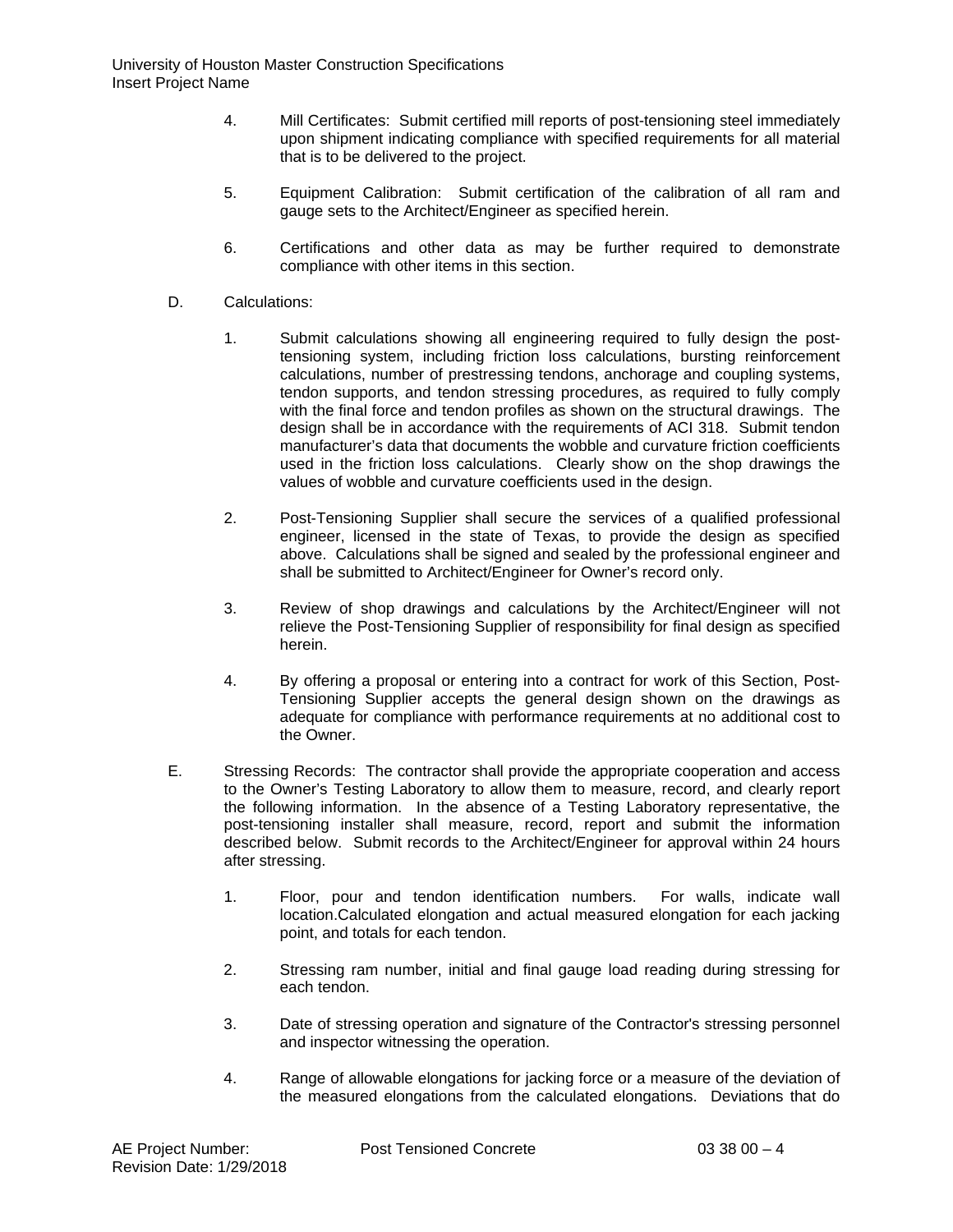not comply with the specified tolerances shall be noted for the Architect/Engineer to review.

- 5. Obvious irregularities or stress loss during anchoring procedures.
- 6. Required and actual concrete strength at time of jacking.
- F. Record Drawings: The Contractor shall provide record drawings to the Owner, in care of the Architect/Engineer, of any approved changes from the contract documents. Form of record drawings may be legible marked-up prints of contract drawings, or separate drawings of same scale.
- G. Review:
	- 1. After review, shop drawings/field-placing drawings and data shall not be changed nor shall construction operations be deviated from, unless resubmitted under a cover letter delineating such change and reapproved.
	- 2. Review of details and construction operations will not relieve the Contractor of his responsibility for completing the work successfully in accordance with the contract drawings and specifications.
- H. LEED Submittals (Projects authorized for LEED certification only)
	- 1. Recycled Content- Credit MR4.1/MR 4.2: Provide documentation indicating percentages of post-consumer and pre-consumer recycled content by weight per unit of product or assembly containing the product. Indicate the percentage of the dollar value of the recycled content compared to the total dollar value of the product or assembly containing the product.
	- 2. Material Proximity- Credit MR 5.1/MR 5.2: Where the distance to the project site is 500 miles or less, indicate location and distance to project site of extraction, harvesting, recovery and manufacturing of all materials. Indicate the dollar value of the material cost of the product containing local/regional materials. Where product components are sourced or manufactured in separate locations, provide location and percentage by weight of each component per unit of product.

#### 1.7 OUALITY ASSURANCE

- A. Qualifications: The supply and installation of post-tensioning shall be executed by organizations that have successfully performed major work of a nature similar to that involved in this project for a minimum of five (5) years and have successfully completed a minimum of five (5) similar projects in own name, unless this requirement is waived by the Architect/Engineer prior to Contract award. The Contractor shall submit supporting evidence acceptable to the Architect/Engineer that this qualification has been met. Posttensioning shall be performed using methods and related equipment that are in conformance with generally accepted systems of post-tensioning. Experienced individuals shall control and supervise all operations.
- B. Fabrication Quality Assurance: The post-tensioning material shall be fabricated by a plant that is fully PTI-certified at the time of bidding, and that shall maintain this certification throughout the duration of this project as described in the Post-Tensioning Institute's "Manual for Certification of Plants Producing Unbonded Single Strand Tendons."Installer Quality Assurance: All installers of unbonded post-tensioned tendons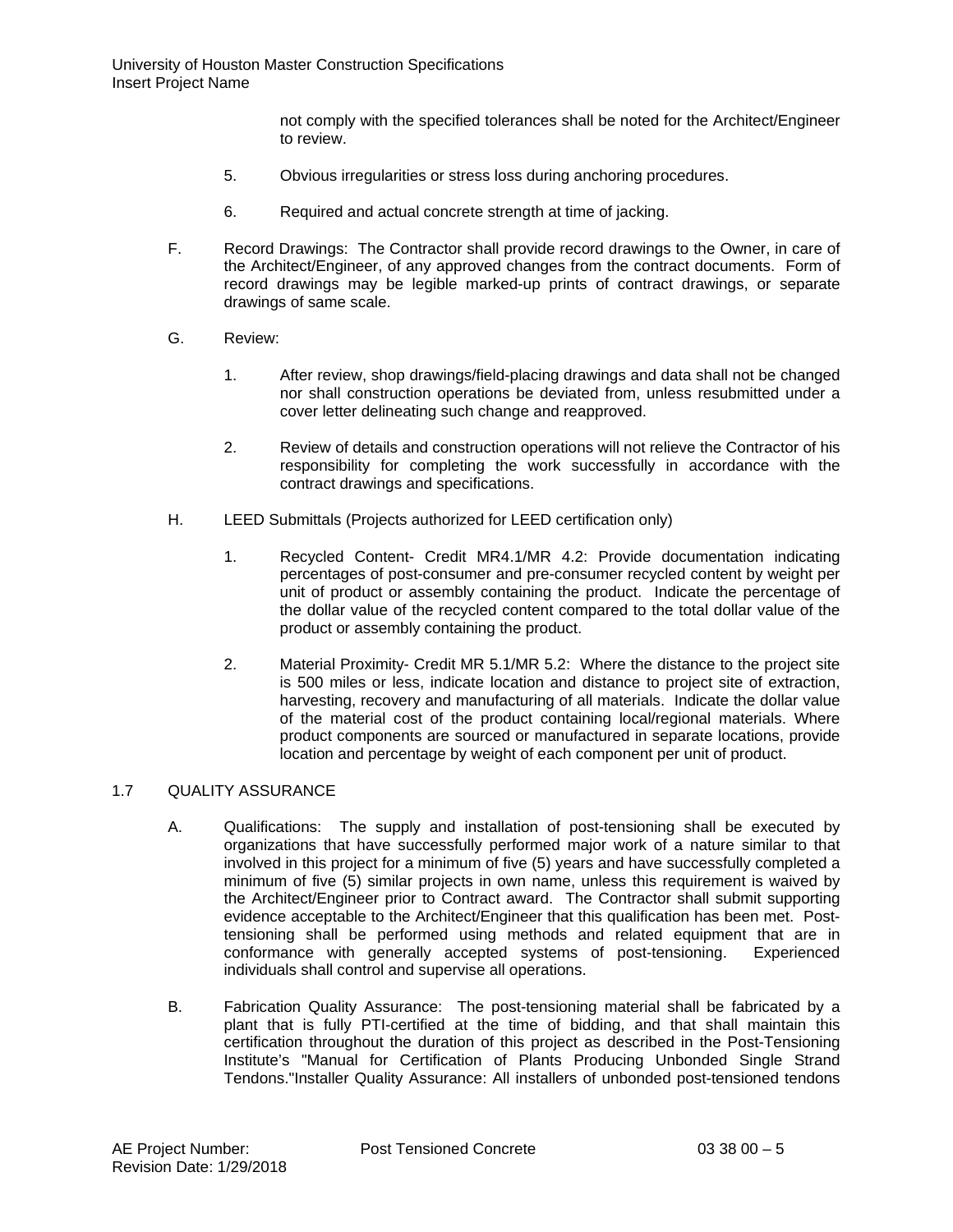shall be certified under the Post-Tensioning Institute's "Post-tensioning Certification Program of Field Personnel for Unbonded Post-tensioning Installers".

- C. Inspection and Testing: Inspection and testing shall be provided in accordance with the Structural Testing Laboratory Services Specification.
- D. Source Quality Control:
	- 1. If requested by the Architect/Engineer, take two (2) strand samples from one end of each coil at the fabrication plant prior to greasing and sheathing. The Post-Tensioning Supplier shall notify the Architect/Engineer when the coils are ready to be sampled.
	- 2. Submit certified mill reports indicating compliance with ASTM A416, and if requested, the test data showing evidence of compliance with the Low Relaxation Strand requirement of ASTM A416, to the Architect/Engineer immediately upon shipment for all material delivered to the project. The mill report shall be based upon a minimum of two (2) tests for each reel, heat or lot, and shall include as a minimum the breaking load, modulus of elasticity, elongation at rupture, load at 1% extension, diameter and area of strand, standard chemical analysis and drawing mill.
	- 3. Furnish all materials and handling which testing agency requires. Submit certification by the Post-Tensioning Supplier that any submitted samples are representative of the material to be furnished.
	- 4. Package the post-tensioning strands at the supplier's fabrication facility in a manner that prevents damage to strand and protects strand from moisture during transportation and storage.
- E. Field Quality Control:
	- 1. The Contractor shall maintain a consistent and good standard of workmanship. Check bulkheads, position of anchorages, tendon chairing and tying, location, size and placement of reinforcement, and tendon quantity.
	- 2. Identify wedges and anchorages by individual concrete placement areas, floor sequence or both. Use materials only in their identified concrete placement areas. In the event materials intended for one concrete placement area are exchanged into another concrete placement area, notify architect/engineer and testing agency for tracking purposes.
	- 3. Prior to pouring concrete, at a frequency as established for the project, an inspection of the tendons and mild reinforcing steel shall be made by the Architect/Engineer, or Independent Testing Agency. Placement of concrete shall not begin until acceptance of conditions is documented by the Architect/Engineer, or Independent Testing Agency.
	- 4. Inspection of stressing operations shall also be performed as directed by the Architect/Structural Engineer.
	- 5. The Contractor shall cooperate with the Owner's Testing Laboratory in their efforts to record tendon elongations. The Contractor shall keep a copy of the stressing records with the shop drawings.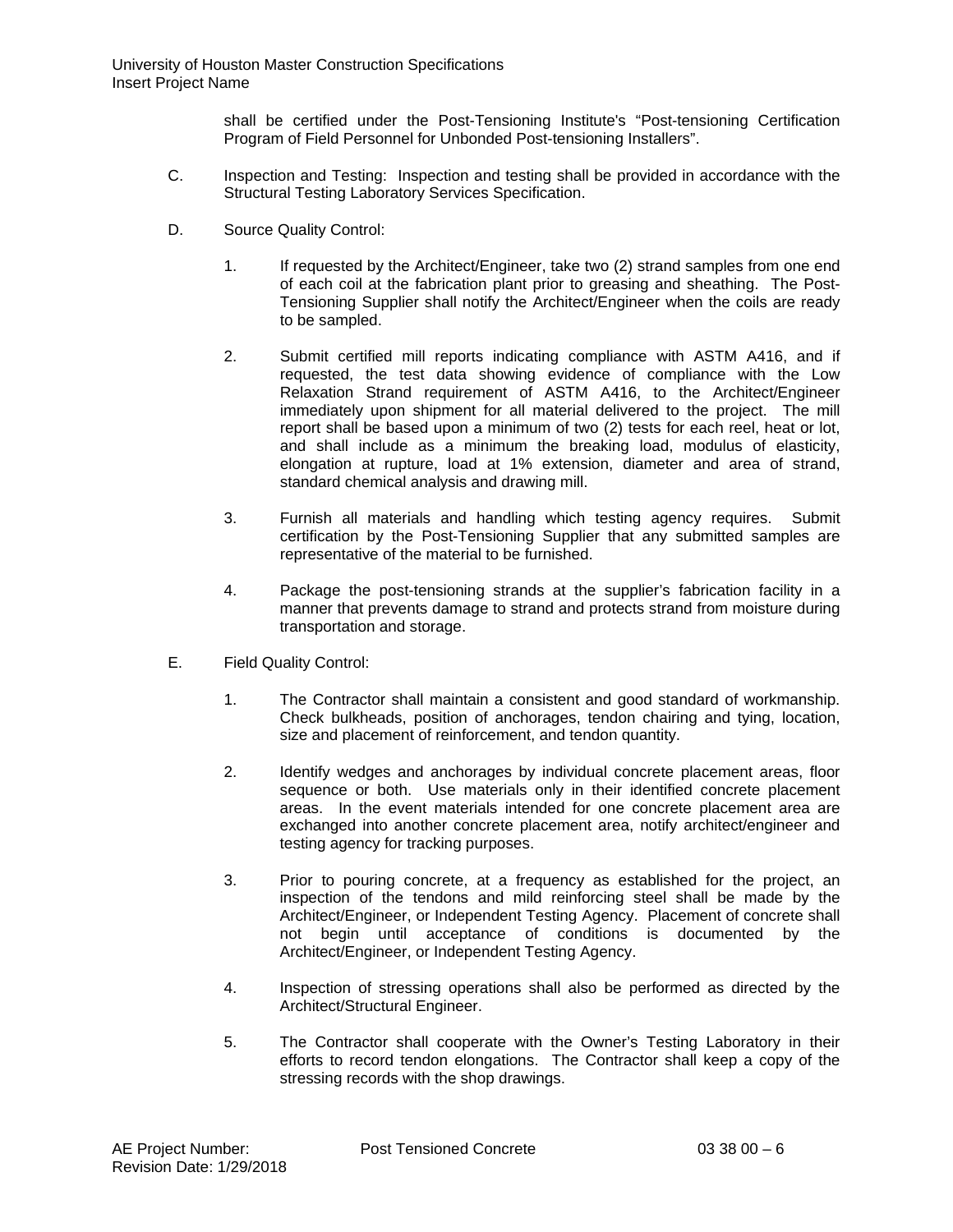- 6. Submit certificates of all ram and gauge calibrations used on the project to the Architect/Engineer. Use of non-calibrated ram and gauge sets are not allowed on this project. If requested by the Architect/Engineer, Owner, or Field Inspector, the Contractor shall have the ram and gauge sets calibrated by an Independent Testing Agency, the cost of which shall be borne by the Contractor.
- 7. Manufacture and deliver tendons in sequence and quantity so as to avoid lengthy job site storage. Deliver tendons as close as practicable to the designated storage area to avoid excessive handling. Do not use chains or hooks to handle tendons.
- 8. Satisfactorily protect all prestressing steel from all moisture and rust or other physical damage prior to placement and keep steel free from deleterious substances, such as chlorides, fluorides, sulfites and nitrates. Provide protection for exposed prestressing steel beyond ends of members to prevent deterioration by rust or corrosion.
- 9. Do not store post-tensioning strand in such a manner that it is in direct contact with soil or fresh concrete or exposed to rain, snow, de-icing salts or other corrosive elements. Protect plastic materials planned to be stored for more than one month from exposure to sunlight.
- 10. Damage to tendon sheathing in excess of 2% of its length shall be grounds for rejection of sheathing.
- 11. Contractor shall inspect tendon sheathing for damage and to verify watertight seal between sheathing and anchor. Repair all damaged sheathing to the satisfaction of the Architect/Engineer.

# PART 2 - PRODUCTS

# 2.1 POST-TENSIONING STEEL

- A. Strand: Prestressing steel shall use strand conforming to ASTM A416, Low-Relaxation Type, and shall have a minimum guaranteed ultimate tensile strength of 270,000 psi based on the nominal area of the strand. The strand shall additionally conform to the "Specification for Unbonded Single Strand Tendons". The strand shall be free of dirt, corrosion or injurious marks, scratches, seams, and sharp kinks. Surface rust shall be removed with a fine steel wool pad or by vigorous rubbing with a cloth. Pits on steel surface shall not exceed .002 in. in diameter or length. Oil-tempered strand is prohibited. Certified mill reports giving name of drawing mill shall be submitted.
- B. Bar: Prestressing bars shall conform to ASTM A722, Type II-Deformed, and shall have a minimum ultimate tensile strength of 150 ksi.
- C. Identification: All prestressing steel within every group or in the same member shall be of the same heat where practical. All tendons shall be assigned a proper heat and coil number and so identified on fabrication lists that are to be sent to the field with each shipment. Identify tendons in accordance with placing drawings. Unidentified steel shall not be allowed unless approved by the Architect/Engineer and tested.
- D. Sheathing: All post-tensioning tendons shall be coated and sheathed with an approved slippage sheathing designed to prevent the intrusion of cement paste and the loss of the P-T coating material and be watertight and impermeable to water vapor over the entire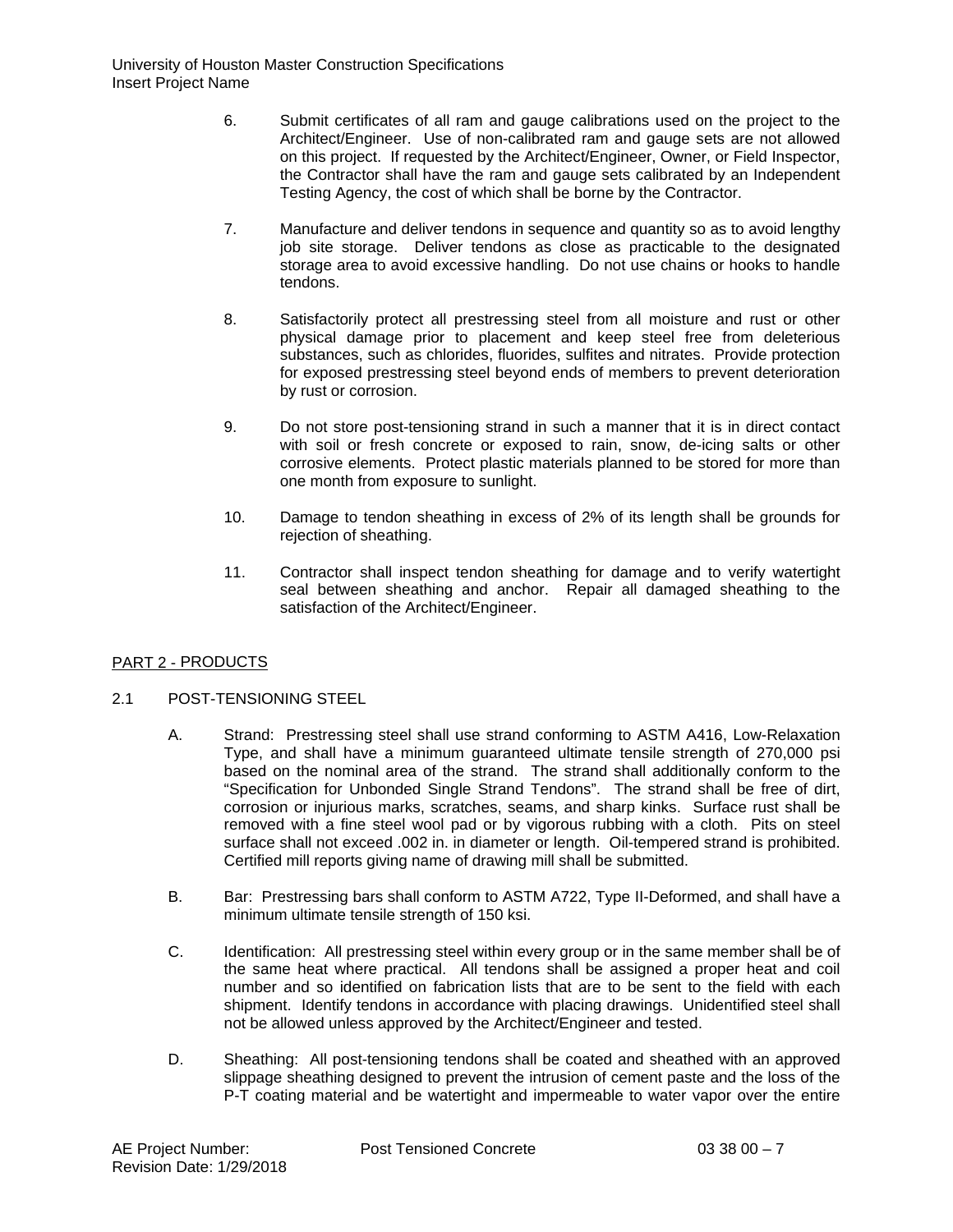length. Such sheathing shall enclose the prestressing steel that shall then be placed in the forms prior to placement of concrete. The sheathing shall be continuously extruded polyethylene or polypropylene with a minimum density of 0.034 lb./in., a minimum thickness of 50 mils, and an inside diameter at least .03 inches greater than the maximum diameter of the strand. The sheathing shall not rupture due to normal temperature changes, coiling and field handling. The sheathing material shall be chemically stable, without embrittlement or softening over the anticipated exposure temperature range and service life of the structure. It shall be non-reactive with concrete, prestressing steel, reinforcing steel, and corrosion preventive P-T coating. Heat-sealed or plastic-wrapped sheathing is not acceptable.

- E. P-T Coating: The corrosion preventive coating shall lubricate the tendon and permanently protect the prestressing steel against corrosion. It shall resist flow caused by gravity within the anticipated temperature range of exposure and provide non-brittle coating at the lowest anticipated temperature of exposure. It shall be chemically stable and non-reactive with prestressing steel, reinforcing steel, sheathing material, and concrete. The coating shall be applied under pressure to ensure the filling of the interstices between the individual wires of the strand. There shall be no voids or pockets between the sheathing and the coated strand for water or air to collect. The minimum amount of coating on the prestressing strand shall be 2.5 pounds of material per 100 feet of strand for a 0.5 inch diameter strand and 3.0 pounds per 100 feet for a 0.6 inch diameter strand. The P-T coating shall satisfy the requirements of table 1 of the "Specification for Unbonded Single-Strand Tendons and Commentary".
- F. Repair tape: The tape used to repair damaged sections of sheathing or to wrap exposed strand shall be a minimum of 2 inches wide and shall be of a color that contrasts with the sheathing. The tape shall be self-adhesive and moisture-proof and shall be non-reactive with the sheathing, P-T coating, prestressing steel, or concrete.

# 2.2 MILD REINFORCEMENT

A. Refer to Specification Section 03 32 00 for requirements for mild reinforcement used as bursting reinforcement and tendon support.

# 2.3 ANCHORAGES AND COUPLERS

- A. Performance and Specification:
	- 1. Anchoring hardware shall be steel and shall meet the minimum requirements set forth in ACI 318, except as modified herein. The anchorage shall be capable of developing at least 95% of the minimum specified ultimate strength of the prestressing steel without exceeding anticipated set, and shall be capable of passing the static and dynamic tests as outlined in the PTI Post-Tensioning Manual. All anchorages, couplers, and miscellaneous hardware shall be the standard products as manufactured by the Post-Tensioning Supplier, unless shown otherwise, and shall be evaluated by the ICC Evaluation Service and be listed in a current Evaluation Service Report (ESR).
	- 2. Anchors and couplers used shall include design features permitting a positive mechanical and watertight connection of the sheathing to the anchorage, and watertight closing of the wedge cavity, for stressing and non-stressing (fixed) anchorages. Friction connections between the anchor and the sheathing shall not be allowed. Intermediate stressing anchorages shall be designed to permit complete watertight encapsulation of the prestressing steel.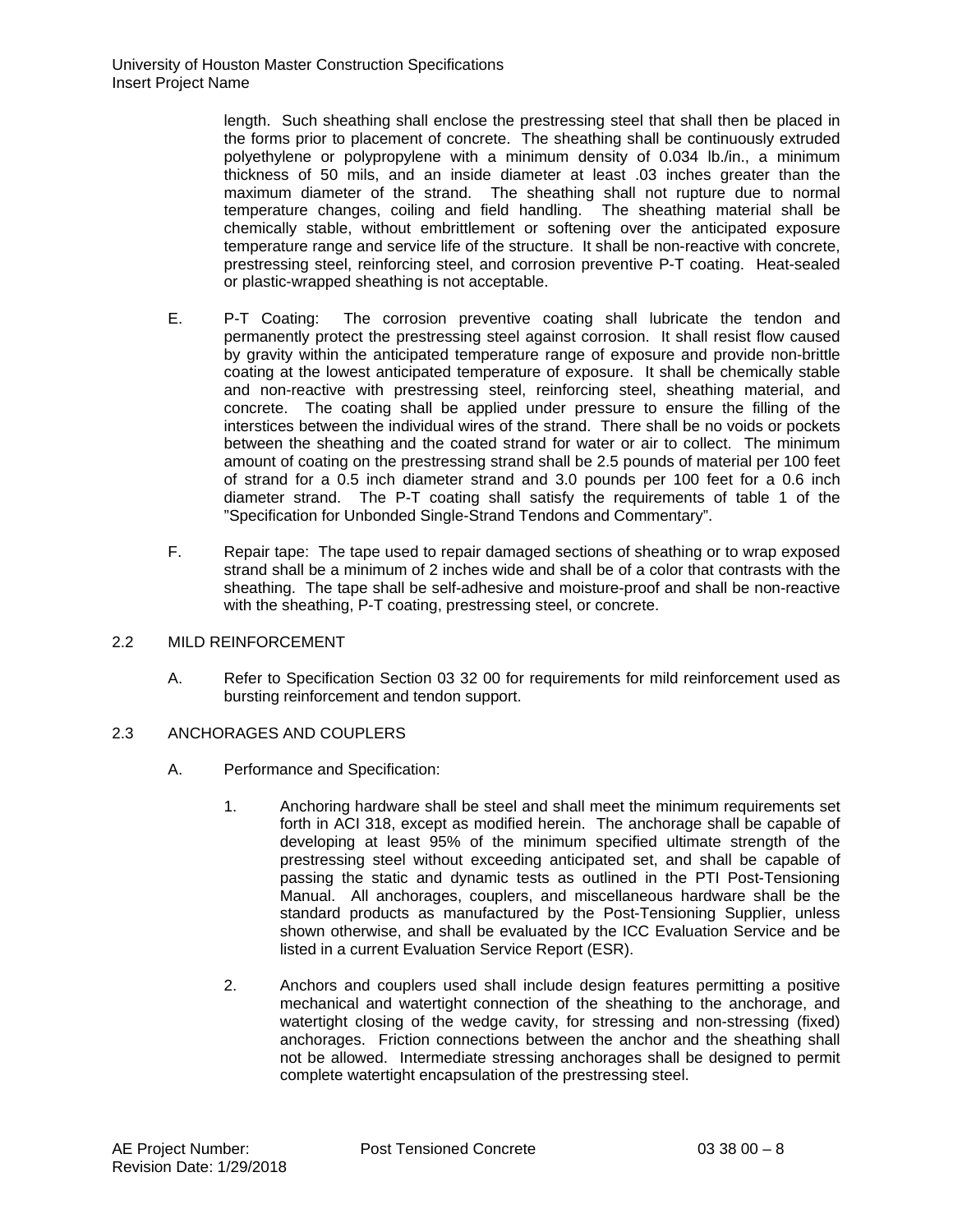- 3. All anchorages shall have the demonstrated ability to remain watertight when subjected to a hydrostatic pressure of 1.25 psi over a period of 24 hours.
- 4. Sleeves used to connect the sheathing to the anchorages shall meet the same requirements as the sheathing for durability during fabrication, transportation, handling, storage and installation and have a minimum thickness of 50 mils. The overlap between the end of the extruded sheathing and the end of the sleeve and seal shall be a minimum of 4 inches. The sleeve shall be translucent or have another method to verify both that the P-T coating material is free of voids and the proper overlap with the sheathing.
- B. Size: Anchorages and distribution (bearing) plates shall be sized according to ACI 318 unless certified test reports are submitted proving acceptable deviation. Bursting steel shall be designed by the Post-Tensioning Supplier consistent with the anchorage to be provided.
- C. Anchorages at Construction Joints: At construction joints, all anchorages or tendon force distribution plates (bearing plates) shall be embedded in the first of the consecutive pours. Flat back castings, plates, etc. which are placed against previously cast concrete and then stressed shall not be allowed. Washer type grommets shall be used at construction joints if grout exclusion is necessary for the embedded item. Normal depth pockets at intermediate construction joints shall not be used unless adequate measures are taken to ensure that the pocket is completely filled with concrete during subsequent pours.
- D. Seating loss: Maximum allowable anchor slip or seating loss shall be 1/4 inch.

#### 2.4 CONCRETE

- A. The concrete shall have a minimum 28-day strength as specified on the drawings. Components or admixtures with chloride, fluoride, sulphite or nitrate ions or any other substance deleterious to prestressing steel shall not be used.
- B. The chloride ion content of the concrete used in post-tensioned concrete contributed from the water, aggregate, cementitious materials and admixtures used in the mix shall not be greater than 0.06 percent by weight of cement.
- C. See Section 03 30 00 Cast-In-Place Concrete for additional requirements for concrete.

# 2.5 TENDON SUPPORT SYSTEM

- A. Slab Tendons: Support points shall consist of a bar support and continuous orthogonal steel as shown on the Contract Drawings. Bar supports shall be plastic, plastic tipped, epoxy coated or stainless steel.
- B. Beam Tendons: Supports shall consist of reinforcing steel tied between stirrup legs as shown on the Contract Drawings.
- C. For exterior exposure conditions, any supports that come in contact with the forming surface shall be plastic tipped stainless steel or high density plastic (grey in color).

# 2.6 PRE-CONSTRUCTION CONFERENCE

A. At least 30 days prior to post-tensioned concrete construction, the Contractor shall hold a meeting to review the detailed requirements for preparing the concrete design mixes and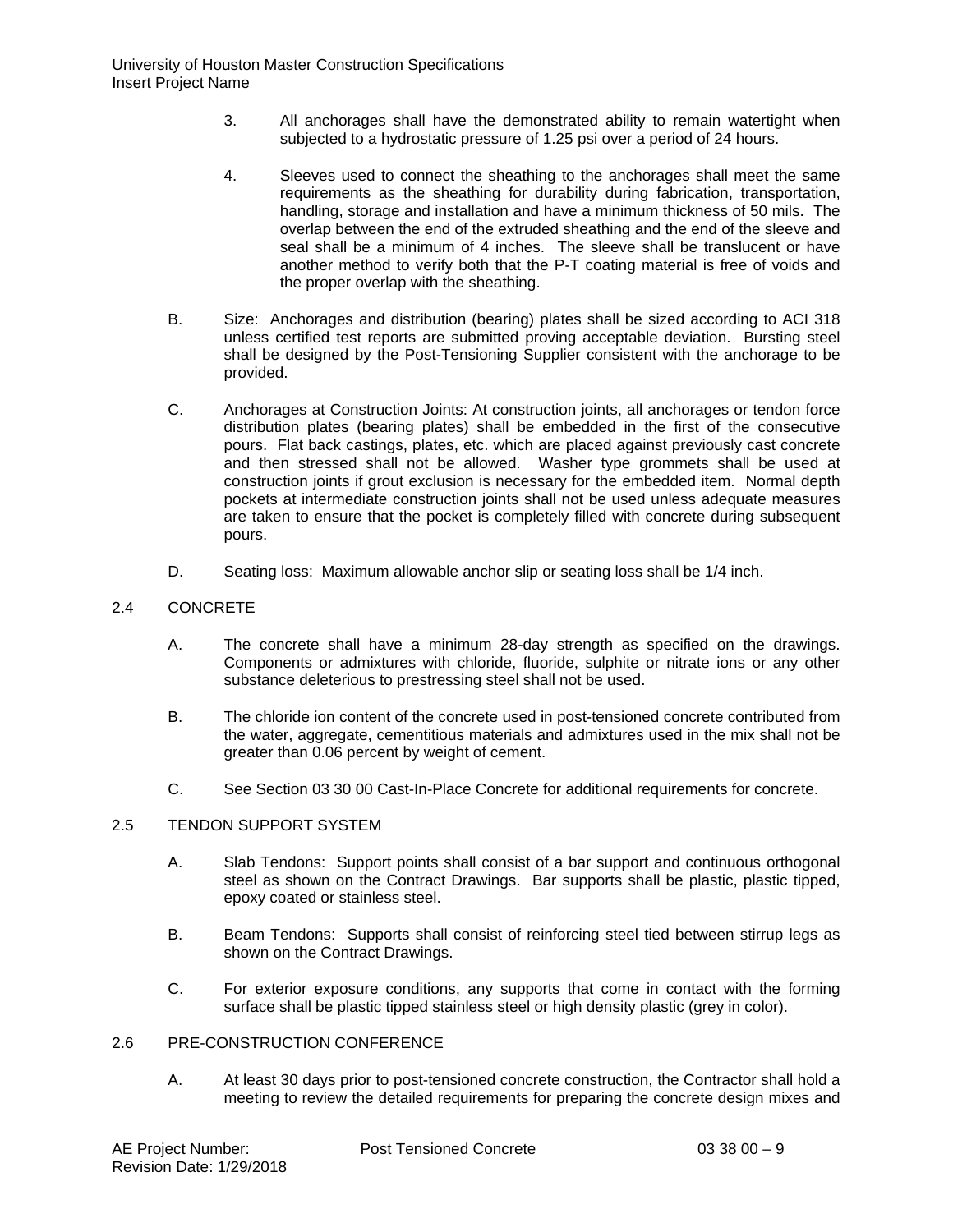to determine the procedures for producing proper post-tensioned concrete construction. Also review requirements for submittals, status of coordinating work and availability of materials. Establish work progress schedule and procedures for materials inspection, testing and certifications.

- B. The Contractor shall require responsible representatives of every party who is concerned with the post-tensioned concrete work to attend the conference, including but not limited to the following:
	- Contractor's Superintendent Laboratory responsible for the concrete design mix Laboratory responsible for field quality control Concrete Subcontractor Post-Tensioning Supplier Post-Tensioning and Mild-Reinforcement Installer Ready-Mix Concrete Producer Admixture Manufacturer(s) Concrete Pumping Equipment Manufacturer MEP Subcontractor Owner's and Architect's/Engineer's Representative Engineer-of-Record
- C. Minutes of the meeting shall be recorded, typed and printed by the Contractor and distributed to all parties concerned within 5 days of the meeting. One copy of the minutes shall be transmitted to the following for information purposes:

Owner's Representative **Architect** Engineer-of-Record

D. The Contractor shall coordinate the scheduled date of the conference with the Architect/Engineer.

# PART 3 - EXECUTION

- 3.1 POST-TENSIONING STEEL PLACEMENT
	- A. Profile: Post-tensioning tendons shall conform to the control points shown on the Contract Drawings and approved shop drawings and shall have a parabolic drape between supports unless noted otherwise. Harped tendons shall be straight between control points as shown on the drawings. Dimensions locating this profile apply to the center of gravity of the tendons. Low points of the tendons are at mid-span unless noted otherwise. Place the tendons normal to and concentric with anchorage plates. The transition curvature in tendon profile shall not start closer than 1 foot from end anchorages.
	- B. Interference: Slight deviation in spacing of the slab tendons is permitted where required to avoid openings and inserts that are specifically located. Horizontal sweeps to miss openings, inserts, etc. shall have minimum radius of 480 strand diameters. Where radius of curvature less than 480 diameters is necessary, contact the Architect/Engineer before moving those tendons. Coordinate the placement of mild steel reinforcement with placement of post-tensioning tendons. Proper tendon location has priority. Maintain sufficient concrete cover around tendons. Coordinate bursting steel requirements with details and post-tensioning subcontractor.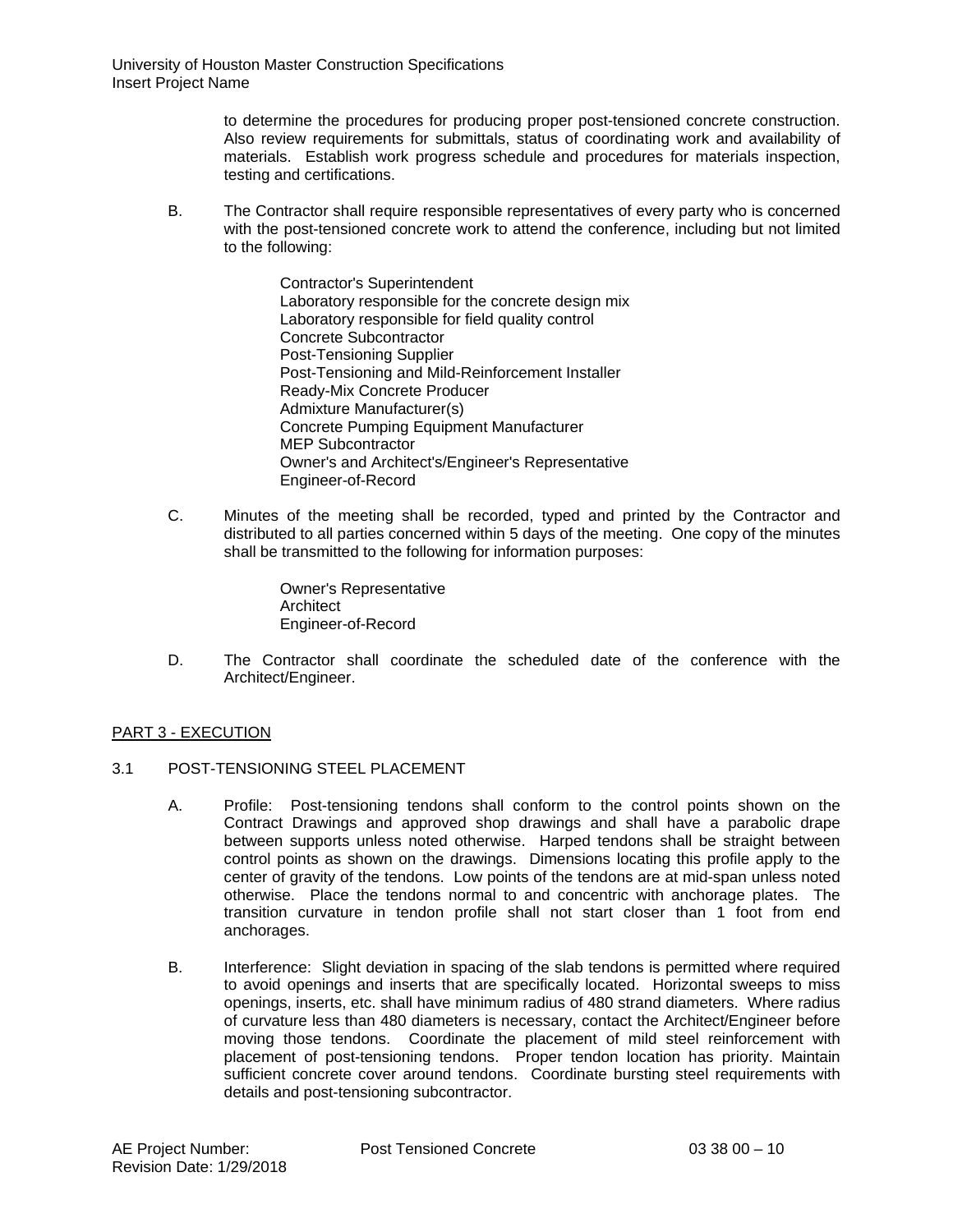- C. Tolerances: Firmly support tendons and anchorages to prevent displacement during subsequent operations. Place them with a vertical tolerance of plus or minus 1/4 inch in concrete members with depths of 8 inches or less, plus or minus 3/8 inch in concrete depths over 8 inches but less than 24 inches, and plus or minus 1/2 inch in concrete depths over 24 inches. In no case shall tendons violate the absolute minimum cover stated in ACI 117. Maintain a minimum clearance of 6 inches at all openings. Twisting or entwining of individual tendons within a bundle is not permitted.
- D. Tendon Spacing: Maximum spacing of slab tendons shall be eight (8) times the thickness of the slab, but not greater than 54 inches, unless otherwise noted on the Contract Drawings. Bundle tendons in such a manner to allow proper concreting and the maintenance of the center of gravity of steel.
- E. Supports: Provide a sufficient number of horizontal and vertical positioning supports to firmly support tendons to prevent displacement due to construction operations. Spacing of supports shall not exceed 4'-0" on center. Show all support devices on the shop drawings.
- F. Welding: Welding of cross bars or any welding in the vicinity of the tendons is not allowed. Do not use post-tensioning tendons as an electrical ground for welding operations.
- G. Sheathing
	- 1. The sheathing shall be continuous from end to end of all stressing anchorages and all embedded dead ends including intermediate anchorages, unless shown otherwise on the Contract Drawings, or otherwise approved by the Architect/Engineer.
	- 2. After installing the tendons and prior to concrete placement, inspect the sheathing on each tendon for its entire length to detect possible damage. Repair any detected tears or abrasions by procedures conforming to the "Field Procedures Manual for Unbonded Single Strand Tendons" by PTI. The repair of sheathing shall prevent intrusion of cement paste or loss of coating. The repair of sheathing shall also be watertight and approved by the Architect/Engineer.
- H. Encapsulation: Complete the encapsulation of the post-tensioning system the same day as the tendons are installed.
- I. Couplers: Do not use tendon couplers without prior approval of the Architect and Structural Engineer.

# 3.2 ANCHORAGES AND BLOCK-OUTS

- A. Attachment
	- 1. Attach anchorages securely to bulkhead forms using fasteners that will not corrode or are protected from corroding such that the anchor is perpendicular to the tendon axis.
	- 2. Cover: Top, bottom, and edge concrete cover for anchorages shall be not less than the specified cover for reinforcement. Minimum concrete cover from the exterior edge of the concrete to wedge cavity area of anchor shall be 2 inches, unless otherwise noted on the drawings.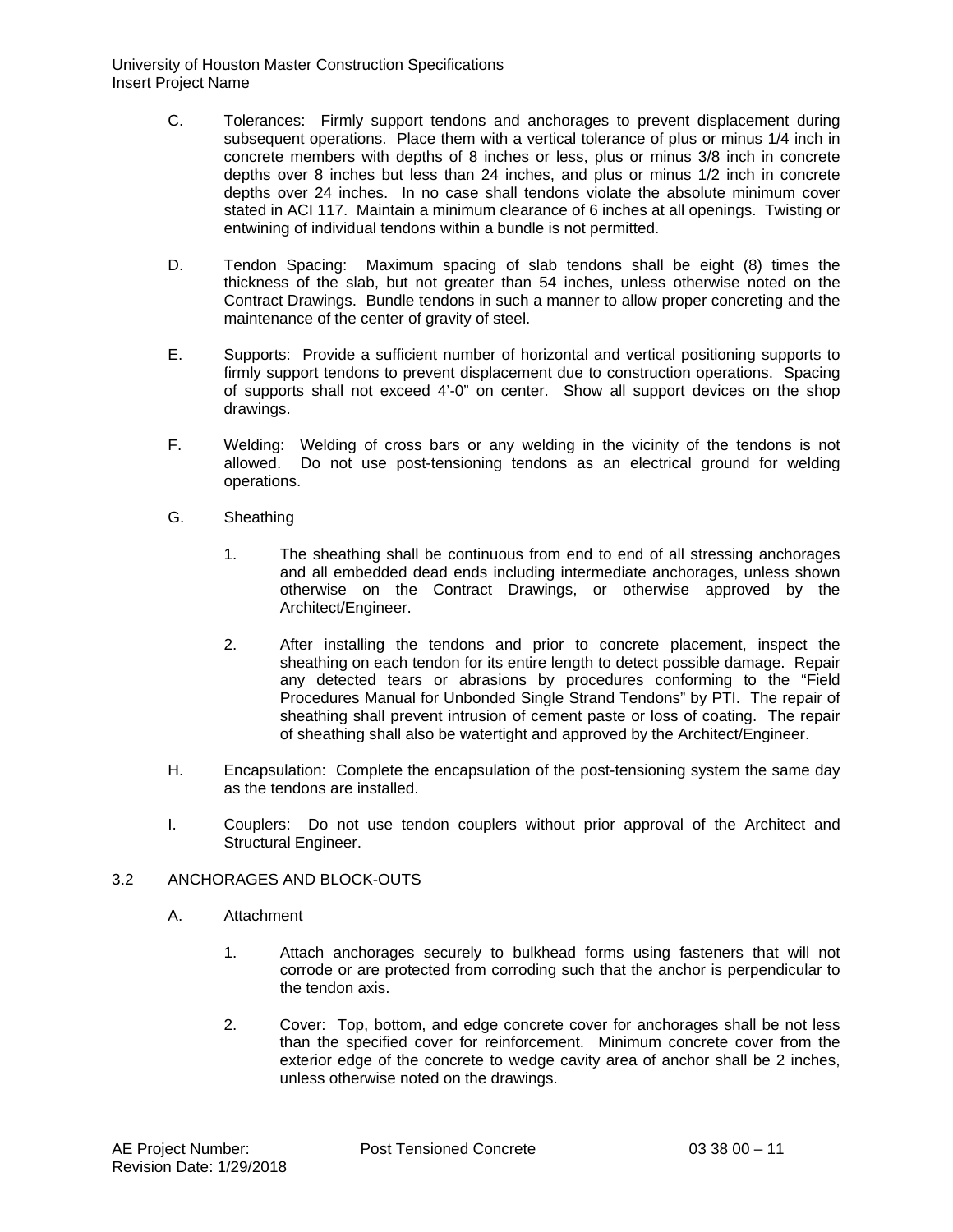University of Houston Master Construction Specifications Insert Project Name

- B. Bursting Reinforcement:
	- 1. Provide and install bursting reinforcement behind anchorages as required by calculations subject to the following minimums:
		- a. Slab: Provide 2-#4 bars, one above and one below the tendon, continuous along concrete edges behind slab anchorages. Provide a #3 hairpin with 9" long legs around continuous #4's between each anchorage. Provide 2-#4 corner bars with 3'-6" legs, one each above and below the tendon center of gravity.
		- b. Beam: Provide 2-#4 bars, horizontal or vertical, with appropriate development length, behind all beam anchorages.
- C. Block-outs and Pockets:
	- 1. Adequately reinforce all block-outs or pockets required for anchorages so as to not decrease the strength of the structure.
	- 2. Pocket formers used to provide a void form at anchorages shall be designed to prevent intrusion of concrete or cement slurry into the wedge cavity.
	- 3. Do not coat block-out forms or pocket formers with grease, form oil, or any other substance that will decrease the bonding capacity of the patching grout to the surrounding concrete.
	- 4. Install sleeves and seals connecting sheathing to anchorage to completely seal tendon against moisture infiltration.

#### 3.3 CONCRETE PLACEMENT

- A. Formwork: Design of the formwork shall take into account the possibility of the slab or girder lifting off the formwork during tensioning, thereby transferring the entire load to the support areas. Construct the formwork to permit movement of the member without damage during application of the post-tensioning force. Supporting forms in posttensioned areas are not to be removed until concrete is fully stressed or as required by Section 03 10 00 whichever is later. The Contractor shall submit his proposed shoring and reshoring schemes prior to commencement of forming work.
- B. Construction Joints: Locate construction joints at or near where the center-of-gravity of the strands coincides with the center-of-gravity of the concrete section unless otherwise approved by the Architect/Engineer. The contractor shall submit construction joint locations in post-tensioned members to the Architect/Engineer for approval.
- C. Inserts, Anchors, and Coring: All inserts and anchors for suspended mechanical and architectural work shall be cast-in-place wherever feasible. Additional fasteners will be permitted only when it can be shown that the inserts will not spall concrete and are located so as to avoid hitting tendons or anchorages. The Contractor shall identify tendon locations on the surface of the slab if drilling or coring is to be done after concrete is placed.
- D. Placement: Place the concrete in conformance with the requirements of the Specifications. Do not place the concrete until the Architect/Engineer, or Independent Testing Laboratory has inspected the placement of the mild steel reinforcement and tendons at the frequency established for the project. Place the concrete in such a manner as to ensure that alignment of post-tensioning tendons remains unchanged.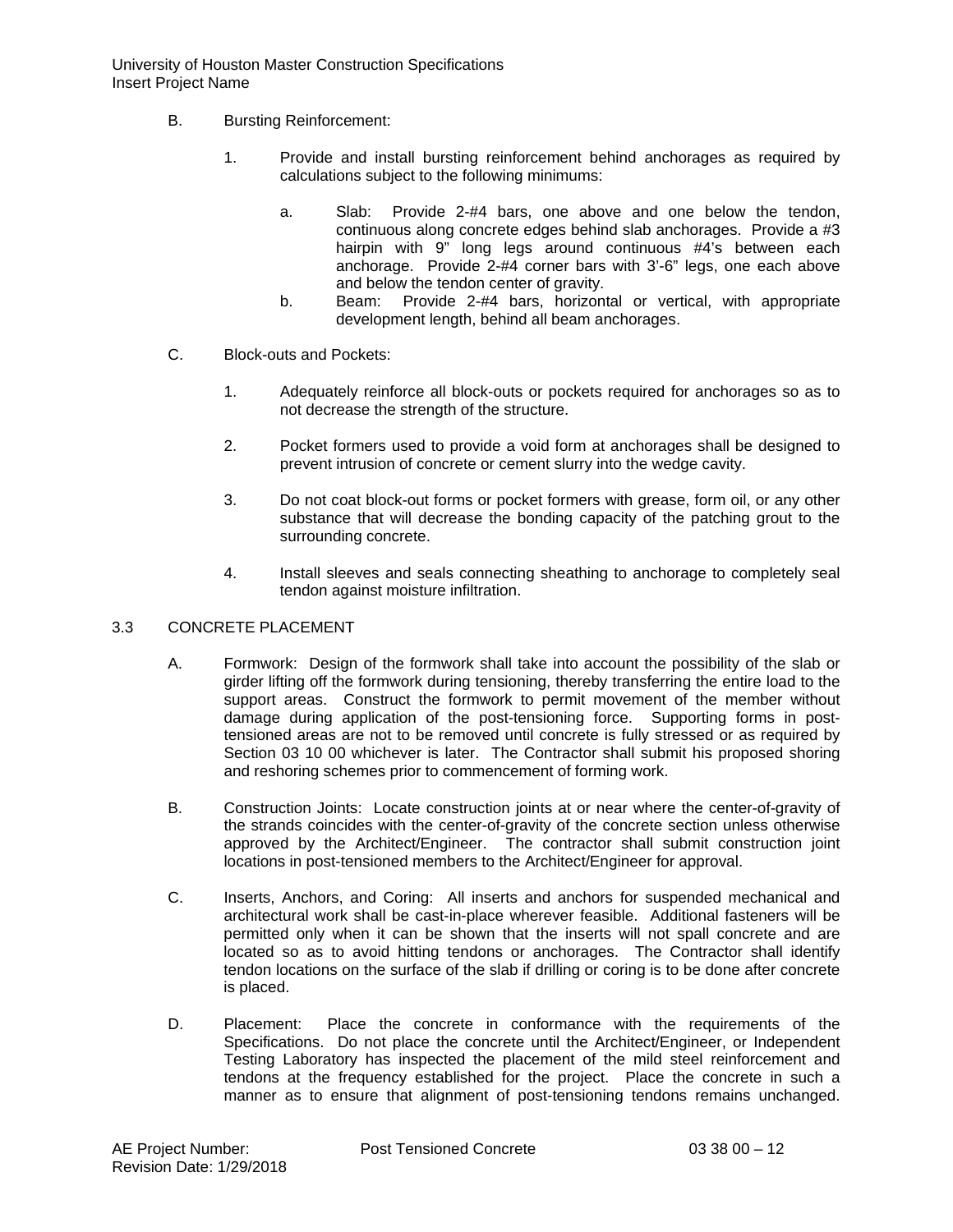Make special provisions to ensure proper vibration of the concrete around the anchorage plates. When concrete is distributed across an area being poured y way of horizontally supported slick-tube and/or rubber pump hose, the slick-tube and/or rubber hose shall be supported in such a way that does not contact the reinforcing steel or post-tensioning tendons. The slick-tube and/or rubber hose shall be braced to prevent surging of the lines that could dislodge the reinforcing and/or tendon locations. Monitor the tendon positioning during the concrete placement. All floors below the level that is to have concrete placement shall have been stressed before this concrete is placed, unless the shoring has been designed for the ensuing loads.

E. Openings: Openings shall not be cut into cast concrete without the approval of the Architect/Engineer.

# 3.4 STRESSING

- A. Methods: Perform post-tensioning by methods and related equipment that are in conformance with generally accepted systems of post-tensioning. Variations of such generally accepted methods and equipment will be permitted with Architect/Engineer approval, provided equal results can be obtained.
- B. Concrete Strength: Do not begin the post-tensioning operations until tests or readings have indicated that the concrete in the members has attained a compressive strength that is adequate for the requirements of the anchorages but not less than 3000 psi unless otherwise specified on the Contract Drawings. See Concrete Formwork section 03 10 00 for acceptable methods for determining *in situ* concrete strengths.
- C. Equipment: Stress all tendons by means of hydraulic rams, equipped with accurate reading hydraulic pressure gauges that have been individually calibrated with a particular ram to permit the stress in the prestressing steel to be computed at any time. A certified calibration curve shall accompany each ram and gauge set. Immediately recalibrate the ram and gauge set if inconsistencies between the measured elongation and the gauge reading occur.
- D. Forces: Anchor the prestressing steel at an initial or anchor force that will result in the ultimate retention of the working or effective force shown on the plans. Jacking forces shall be those indicated on the shop drawings. The length of a tendon pull more than that shown by the required friction calculations or more than 125 feet for a one-way pull or 250 feet for a two-way pull is not permitted unless it is justified by calculations and specifically approved by the Architect/Engineer. The Field Inspector shall verify the wobble and curvature friction coefficients during the stressing operation and shall report to the Post-Tensioning Engineer deviations greater than 10% from the values assumed in the design. Required adjustments to the stressing operation shall be recommended by the Post-Tensioning Engineer and approved by the Architect/Engineer.
- E. Elongations: Keep records of all tendon elongations as previously described in this Section. Agreement within 7% between the gauge reading and the measured elongation and between the measured and the calculated elongation after stressing will be considered satisfactory. Deviations greater than 7% will be reported to the Architect/Engineer prior to completing stressing operation. No tensioning will be permitted until it is demonstrated that the prestressing steel is reasonably free and unbonded in the enclosure. Evidence that the steel is unbonded will be considered satisfactory if inward movement of steel is observed at one end of the tendon when a nominal pull is applied to the steel at the other end. The Architect/Engineer may order a force/elongation check at any time. Do not cut off tendons until elongation records have been reviewed and approved in writing by the Architect/Engineer.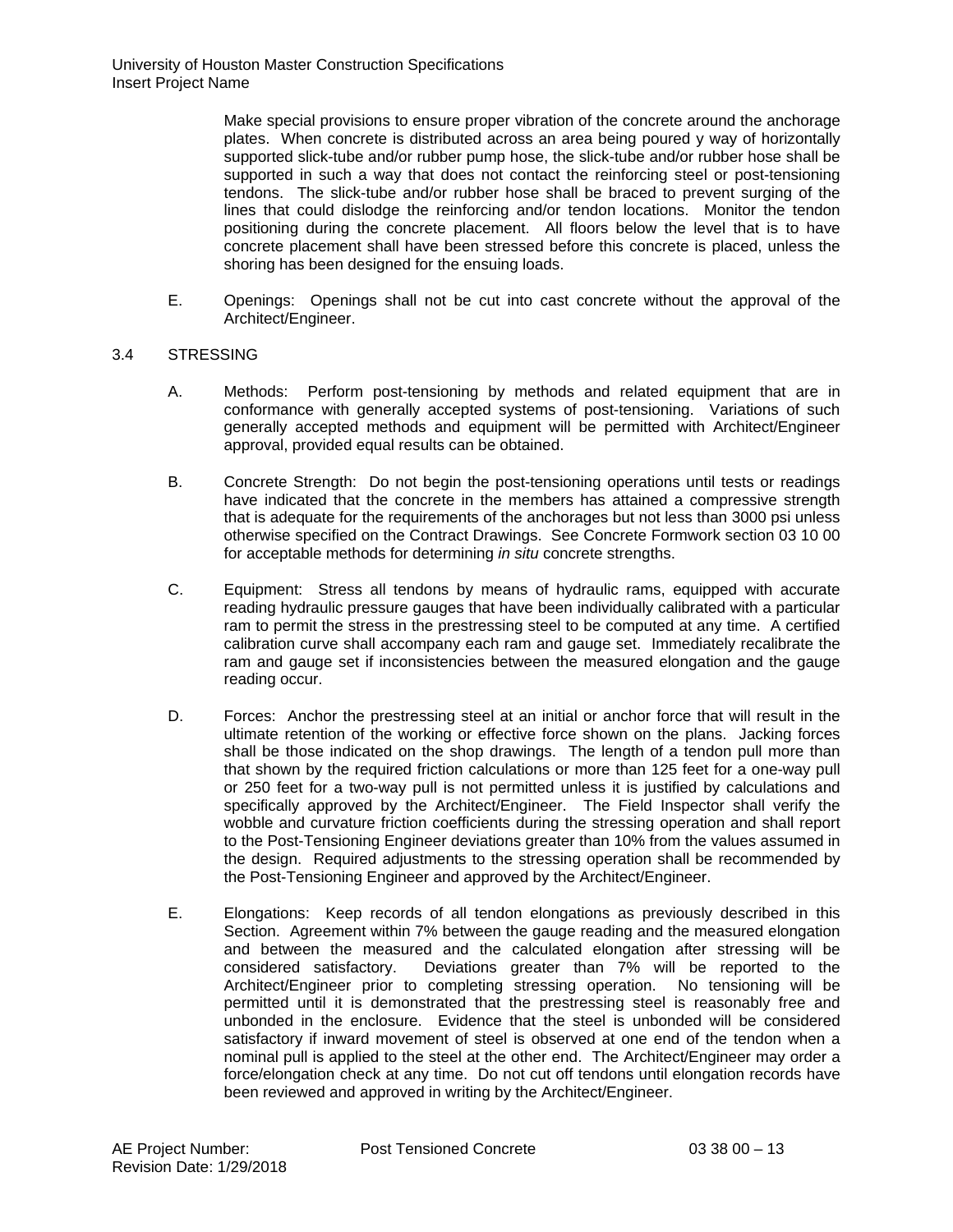University of Houston Master Construction Specifications Insert Project Name

- F. Stressing Sequence: The stressing sequence shall be as shown on the approved shop drawings. Use the following general stressing sequence except as otherwise noted or approved by the Architect/Engineer.
	- 1. Beam and Slab: Step #1. Stress temperature tendons, if applicable.
		- Step #2. Stress continuous uniform slab tendons.
		- Step #3. Stress added uniform slab tendons.
		- Step #4. Stress continuous beam tendons.
		- Step #5. Stress added beam tendons.
		- Step #6. Stress girder tendons, if applicable.
- G. Safety: Precautions shall be taken to prevent workers from standing directly behind, above or in front of the stressing rams.
- H. Broken Tendons: The total loss of prestressing force in any post-tensioned concrete member due to unreplaced broken tendons shall not exceed 2% of the total prestressing force, unless otherwise accepted by the Architect/Engineer.

#### 3.5 GROUTING ANCHORAGE RECESSES

- A. Cut the tendon tails within 24 hours after the stressing records have been approved. Cut off the excess strand at least 1/2 inch inside the face of the finished concrete surface, and not more than 3/4 inch from the face of the anchorage. Cutting may be done by means of abrasive wheel, hydraulic shears, or, to prevent heating of the wedges, oxygasoline cutting flame is permitted. Do not allow the wedges to become heated.
- B. Cover the end of tendon with approved coating-filled encapsulation cap, or other approved method no more than 24 hours after the tendon tails have been cut to ensure encapsulation of the exposed tendon.
- C. Coat the anchorage recesses with an approved bonding agent and fill flush with a nonshrink, non-stain, chloride free grout compatible for use with prestressing steel or approved equal in accordance with manufacturer's recommendations. Do not allow contamination of the anchorage recess surface that reduces the bonding capacity of the non-shrink grout.

### 3.6 INSTALLATION SUPERVISION

- A. The duties of the post-tensioning installer's supervisor shall include:
	- 1. Check tendon placement before and during pouring of concrete. Be present during pours and check for tendons being moved out of position.
	- 2. Mark tendons prior to stressing and verify with the Owner's Testing Laboratory that all initial marks are accurate.
	- 3. Observe that tendon elongation measurements are made and recorded by Testing Laboratory or, in the absence of a Testing Laboratory representative, measure, record and report tendon elongations after stressing and submit copy of original to Architect/Engineer.
	- 4. Compare results of actual tendon elongations with hydraulic ram gage reading and with calculated elongation.